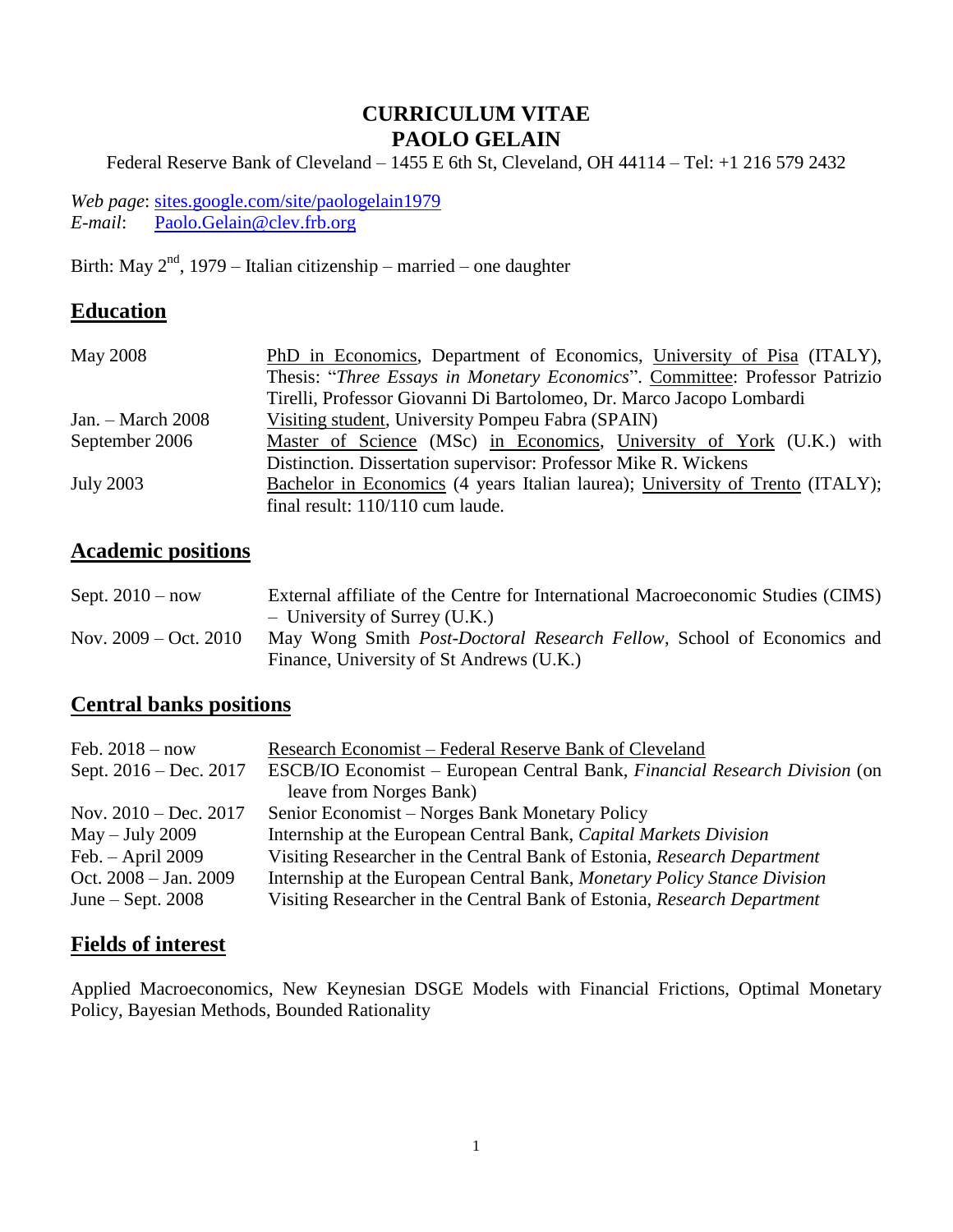#### **Publications**

- 1. Gelain, P., J. K. Lansing, and G. Natvik (forthcoming). Explaining the Boom-bust Cycle in the U.S. Housing Market: a Reverse-engineering Approach. *Journal of Money, Credit, and Banking*
- 2. Gelain, Paolo, Kevin Lansing, and Gisle J. Natvik (forthcoming). Leaning against the credit cycle. *Journal of the European Economic Association*.
- 3. Gelain, Paolo and Ilbas, Pelin (2017). [Monetary and macroprudential policies in an estimated model](http://www.sciencedirect.com/science/article/pii/S0165188917300180)  [with financial intermediation.](http://www.sciencedirect.com/science/article/pii/S0165188917300180) *Journal of Economic Dynamics and Control*, vol. 78, pages 164-189.
- 4. Gelain, P. and M. Guerrazzi (2015). A Demand Driven Search Model with Self-Fulfilling Expectations: The New "Farmerian" Framework Under Scrutiny. *International Review of Applied Economics*, vol. 29, issue 1.
- 5. Gelain, P. and K. J. Lansing (2014). House Prices, Expectations, and Time-Varying Fundamentals. *Journal of Empirical Finance*. vol. 29(C), pages 3–25.
- 6. Gelain, P., J. K. Lansing, and C. Mendicino (2013). House Prices, Credit Growth, and Excess Volatility: Implications for Monetary and Macroprudential Policy. *International Journal of Central Banking*, vol. 9(2), pages 219–276, June.
- 7. Gelain, P., D. Rodriguez-Palenzuela, and B. Világi (2011). Optimal Monetary Policy in an Estimated DSGE Model with Financial Frictions. *Moneda y Credito*, Número 232.
- 8. Gelain, P. and D. Kulikov (2011). [An](http://sites.google.com/site/paologelain1979/home/goog_1028178317) [Estimated Dynamic Stochastic General Equilibrium Model](http://sites.google.com/site/paologelain1979/home/goog_1028178317)  [with Financial Frictions for Estonia.](http://www.mesharpe.com/mall/results1.asp?ACR=eee) *Eastern European Economics*, vol. 49, no. 5, pp. 99–122.
- 9. Gelain, P. (2010). [The External Finance Premium in the Euro Area: a Dynamic Stochastic General](http://www.sciencedirect.com/science?_ob=ArticleURL&_udi=B6W5T-4XY9DPC-1&_user=1026342&_coverDate=03%2F31%2F2010&_rdoc=6&_fmt=high&_orig=browse&_srch=doc-info%28%23toc%236579%232010%23999789998%231783334%23FLA%23display%23Volume%29&_cdi=6579&_sort=d&_docan)  [Equilibrium Analysis.](http://www.sciencedirect.com/science?_ob=ArticleURL&_udi=B6W5T-4XY9DPC-1&_user=1026342&_coverDate=03%2F31%2F2010&_rdoc=6&_fmt=high&_orig=browse&_srch=doc-info%28%23toc%236579%232010%23999789998%231783334%23FLA%23display%23Volume%29&_cdi=6579&_sort=d&_docan) *North American Journal of Economics and Finance*, 21, 49–71.

#### **Working papers**

- 1. Gelain, P., J. K. Lansing, and G. Natvik (2015). *Leaning Against the Credit Cycle*. Norges Bank Working Paper 2015/04.
- 2. Gelain, P., J. K. Lansing, and G. Natvik (2015). *Explaining the Boom-bust Cycle in the U.S. Housing Market: a Reverse-engineering Approach*. Working Paper Series 2015-02 Federal Reserve Bank of San Francisco.
- 3. Brzoza-Brzezina, M., P. Gelain, and M. Kolasa (2014). *Monetary and Macroprudential Policy with multi-period loans*. Norges Bank Working Paper 2014/16. (**revise and resubmit**)
- 4. Furlanetto, F., P. Gelain, and M. Taheri Sanjani (2014). *Output Gap in Presence of Financial Frictions and Monetary Policy Trade-offs*. IMF Working Paper 14/128. (**reject and resubmit**)
- 5. Brubakk, L. and P. Gelain (2014). *Financial Factors and the Macroeconomy – a Policy Model*. Norges Bank Staff Memo 2014/10.
- 6. Gelain P., and P. Ilbas (2014). *Monetary and Macroprudential Policies in an Estimated Model with Financial Intermediation*. Working Paper Research 258, National Bank of Belgium.
- 7. Gelain P. (2010). *The External Finance Premium in the Euro Area: a Useful Indicator for Monetary Policy?*. European Central Bank Working paper No 1171.
- 8. Gelain, P. and D. Kulikov (2009). *An Estimated NK DSGE Model for Estonia*. Bank of Estonia Working Paper No 5.
- 9. Gelain, P., D. Rodriguez-Palenzuela, and B. Világi. A*n Estimated Euro-area DSGE Model with Financial Frictions: Empirical Investigation of the Financial Accelerator Mechanism*. European Central Bank, mimeo.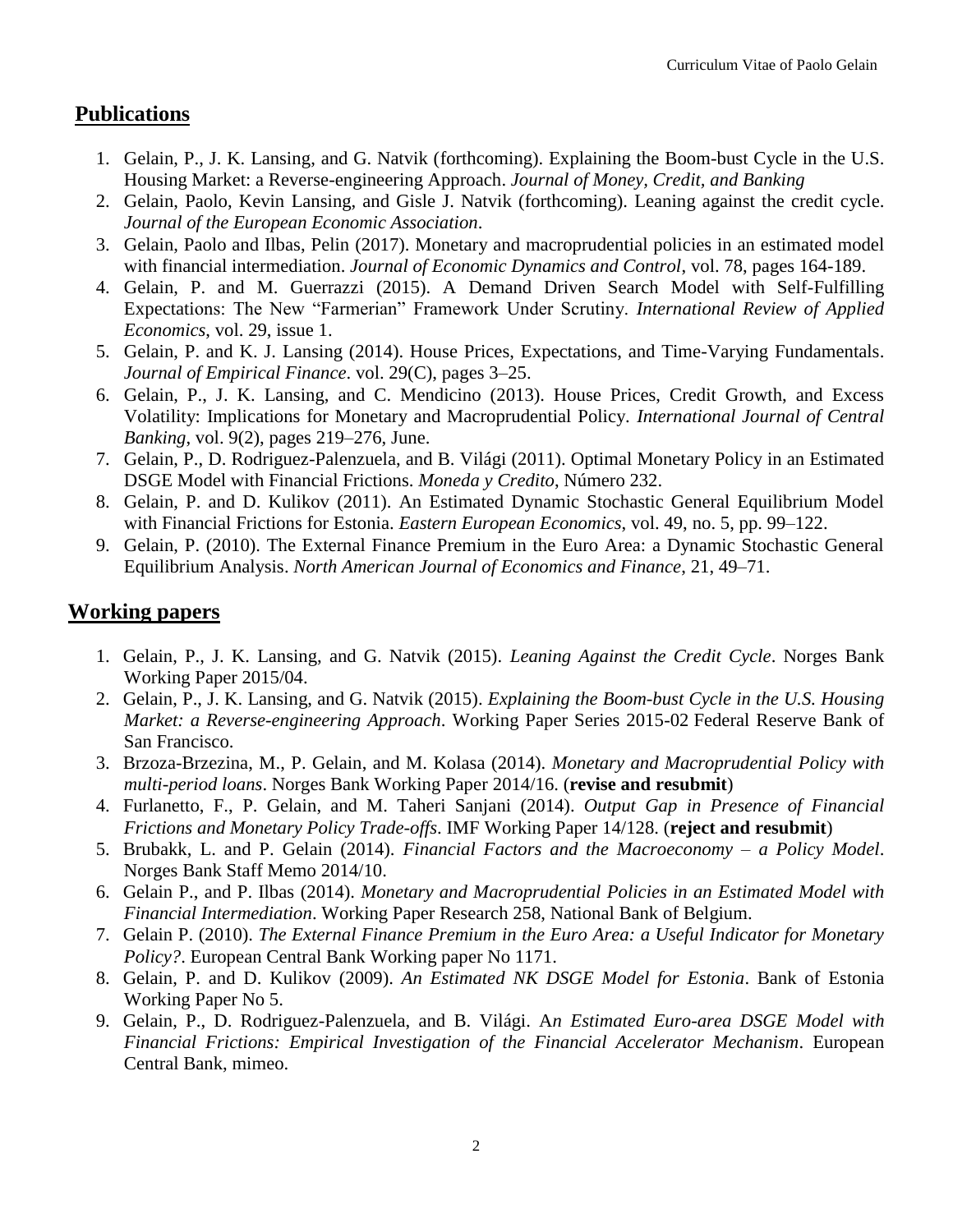#### **Work in progress**

- 1. Gelain, P, and S. Manganelli. Monetary policy with judgement
- 2. Foroni, C., P. Gelain, and M. Marcellino. DSGE, financial frictions and mixed frequency data.
- 3. Gelain, P., P. Ilbas, and G. Natvik, Monetary and Macroprudential coordination.
- 4. Gelain, P., Iskrev, N., Lansing, J. K., and Mendicino, C. Moving-Average Expectations in an Estimated DSGE Model.
- 5. Bhattacharjee, A. and P. Gelain. Does the FOMC care about model misspecification?

## **Conferences and seminars**

**2018**: ASSA, **2017**: Dynare, CEF, ECB, Heriot-Watt, Central Bank of Denmark, Cleveland Fed, Bank of Spain, **2016**: ASSA **2015**: HEC Montreal, SNDE, Dynare, CEF, IAAE, Bank of Finland, **2014**: Bank of England, Bank of Ireland, SNDE, CEF **2013**: ASSA, CEF, Dynare, IBEFA, Bank of Korea, CBMMW, **2012**: CEF, ESCB Day Ahead Conference, EEA, IJCB, Dynare, CFE **2011**: Dynare, ICEEE, **2010**: EEA, SCE, Dynare, Scottish Economic Society, Zeuthen Workshop in Macroeconomics, **2009**: Dynare, ICMAIF, **2008**: CEF, Ecomod, **2007**: University of St Andrews, *RCC Forum on Monetary Policy Transmission* at the ECB, Bank of Estonia, Norges Bank, Euro-area Economy Modelling Centre, ECB, Central Bank of Turkey

## **Referee for**

Journal of Applied Econometrics, Journal of Money, Credit, and Banking, Journal of Economic Dynamics and Control, International Journal of Central Banking, The Quarterly Review of Economics and Finance, Economic Modelling, International Review of Economics and Finance, International Finance, South African Journal of Economics, Economic Enquiry, Journal of Forecasting, Macroeconomic Dynamics.

#### **Teaching/supervison**

| April 2015          | Monetary policy and financial stability. University of Oslo Master Programme                                                 |
|---------------------|------------------------------------------------------------------------------------------------------------------------------|
| Jan. – March 2012   | Supervisor of a University of Oslo Master student (winner of the best 2012)<br>master thesis)                                |
| Candlemas term 2010 | Teaching Assistant – second year undergraduate course in Macroeconomics –<br>University of St Andrews                        |
| March $-$ June 2008 | Teaching Assistant – first year undergraduate course in Microeconomics –<br>University of Pisa (first in public competition) |
| March $-$ June 2007 | Teaching Assistant – first year undergraduate course in Microeconomics –<br>University of Pisa (first in public competition) |

#### **Languages**

Italian (Mother tongue), English (Fluent),French and Norwegian (Basic knowledge)